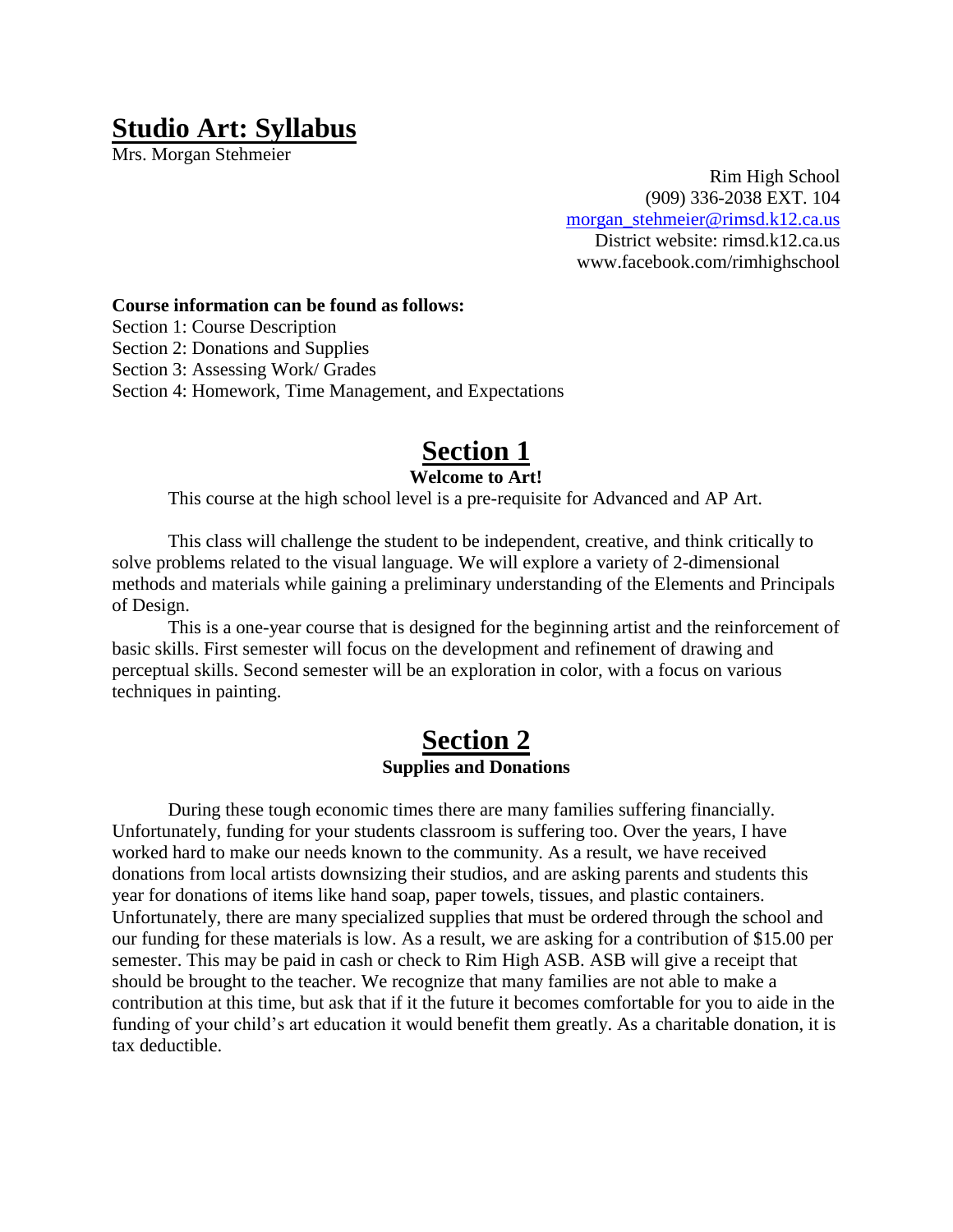#### **Our class is in constant need of the following items.**

Masking tape Hand soap (bar or liquid) Paper towels Face tissues Pencils Erasers

#### **Required Supplies:**

All students should keep a section in their binder for notes in class, and writing down ideas. The 3-ring binder allows for adding in blank printer paper for sketches, and is an economical substitute for an expensive artist's sketchbook.

General tools such as erasers, and graphite pencils (#**2**). Please DO NOT purchase mechanical pencils for this class.

**Lockers** for personal art supplies are available in the classroom. You must provide your own combination lock and the combination must be given to the teacher (as students often forget their combo).

# **Section 3**

#### **Assessing Work/ Grades**

Art Projects= 40% Work Habits/ Participation (section  $4$ ) =  $40\%$ Written Assignments/ Short Quizzes= 10% Tests/ Final= 10%

#### **ARIES Online Grade System**

School policy asks that students and their families use ARIES online to maintain awareness of their grades and missing assignments. Projects will generally be graded at the end of each project due date. Please do not expect grades to be entered into ARIES on a daily basis. If you need an access code or information about ARIES, please call the school counseling office for help.

#### **Art Rubric**

A+ (100%) = The art shows **SUPERIOR** composition, **innovative and creative** design, and the media is **perfectly** applied. The art relates to the viewer at a level that invites commentary and conversation. A (95%) = The art shows **VERY GOOD** composition, **effective** design, and the media is **expertly** applied. The art relates to the viewer at a level that invites a second look.

B (85%) = The art shows **GOOD** composition, **well though-out** design, and the media is **carefully** applied. The art invites more than a passing glance.

C (75%) = The art shows **ACCEPTABLE** use of composition, the design and media is **mostly well applied**, and the media is **perfectly** applied. The art does not invite more that one good look.

D (65%) = The art is of **POOR** quality or was **not complete** when turned in. Composition, design, and media is rushed. The art invites only a passing glance.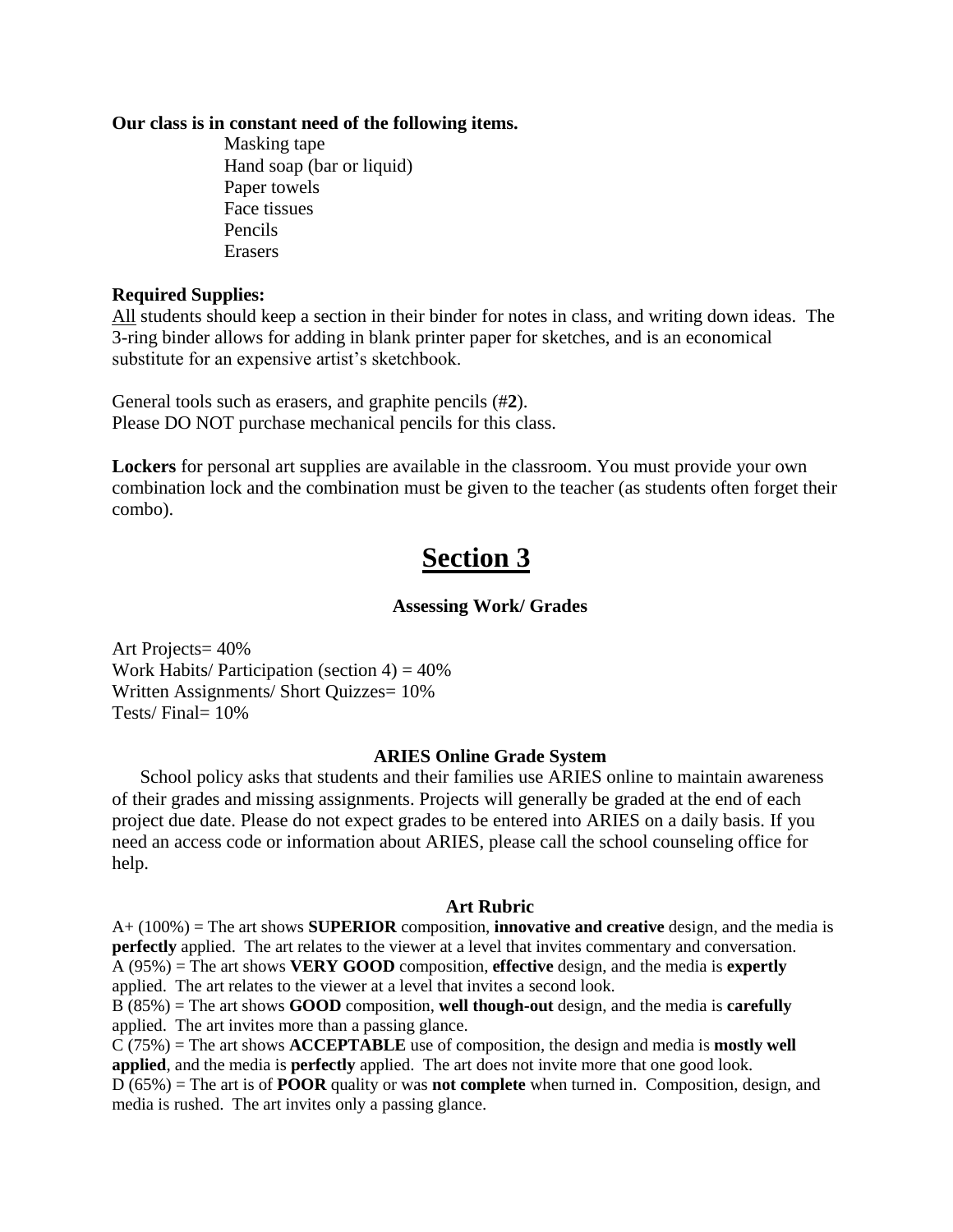F (59% and lower)= The art did not go past the **rough-draft** stage. The composition, design, and choice of media were **not appropriate** to the assignment.

Quality and completion is important. Work may be turned in at anytime during the QUARTER without penalty. Each quarter will be averaged together to determine the semester grade.

Extra Credit is NOT available for this class. All Rim High policies will be followed.

Grades will **NOT** be given to work that contains words or images that support drug use, gang orientation, sexual exploitation, or disrespect of gender, race, religion, or culture. If a student is unsure of the appropriateness of their artistic content, I encourage them to ask for approval or advice on an alternate idea.

## **Section 4**

#### **Homework, Time Management, and Classroom Expectations**

Students are responsible for keeping up with their work and managing their time. They should set and maintain an awareness of their own goals and progress. Student's who work slowly or who are frequently absent and tardy may be required to take work home for nightly homework. However, the work must be returned to class the following day for class work. Forgetting work at home will result in a loss of daily participation point if there is no other art to be done that day. Completing work at home and never bringing the work to class does not allow for adequate assessment to determine the level of learning.

Students must work in class. This is a lab/ activity class. For **every day of non-work** where the student does not have ALL assignments turned in, the student will **lose a point** in the class participation/ work habits category of their grade (40%). Students will also lose points for lecture disruptions and inappropriate use of technology. Appropriate use of technology may include looking up or referencing a photo from the phone or internet to assist in the completion of an artwork. Points will be lost from the participation grade for activities such as gaming, social media, selfies, texting, calls, etc. Full points will be awarded at the beginning of each quarter. These points can not be earned back. Students must be actively learning.

#### **Class Expectations**

It is important that in order to create art we are all on the same page as to what is expected in the art studio. The following is posted in the classroom and can help us all remember what is needed for success:

**C**lean up your messes. **R**espect materials and each other. **E**at in the cafeteria. **A**ppropriate language, please. **T**echnology is used as a tool. **E**very minute counts.